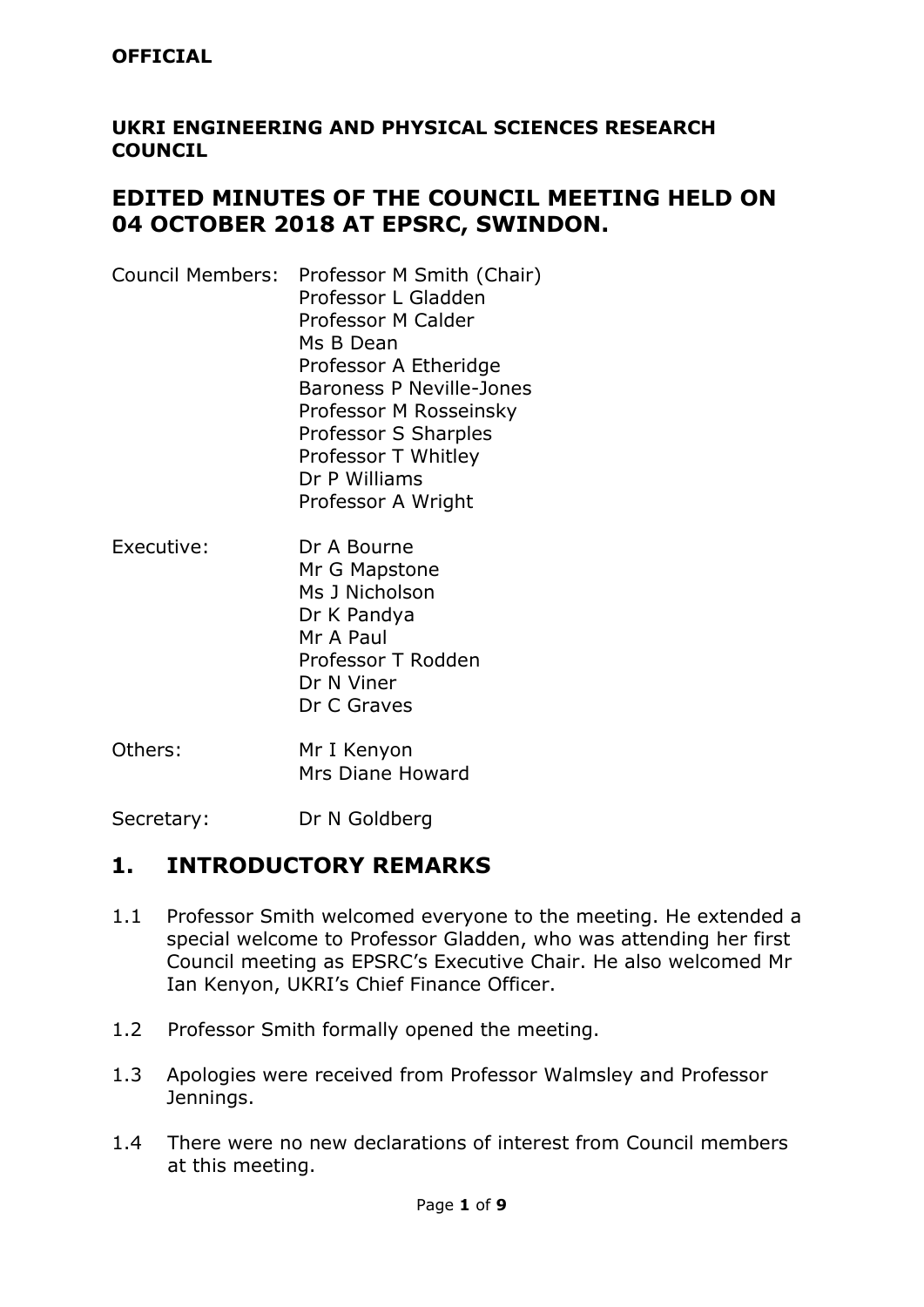### **OFFICIAL**

1.5 For the record Professor Smith thanked EPSRC staff for an excellent set of presentations earlier in the day.

## **2. OPPORTUNITIES AND CHALLENGES Oral**

- 2.1 Professor Smith introduced the session as a chance for Professor Gladden to share her initial thoughts about the questions, opportunities and challenges facing EPSRC within UKRI.
- 2.2 Professor Gladden stressed that this was an opportunity to contribute additional comments and questions for consideration through Council business over the coming months.
- 2.3 **Minute not included as contains exempt material, at the time of publication, under the terms of the Freedom of Information Act 2000.**
- 2.4 **Minute not included as contains exempt material, at the time of publication, under the terms of the Freedom of Information Act 2000.**
- 2.5 **Minute not included as contains exempt material, at the time of publication, under the terms of the Freedom of Information Act 2000.**
	- 2.6 **Minute not included as contains exempt material, at the time of publication, under the terms of the Freedom of Information Act 2000.**
	- 2.7 **Minute not included as contains exempt material, at the time of publication, under the terms of the Freedom of Information Act 2000.**
	- 2.8 **Minute not included as contains exempt material, at the time of publication, under the terms of the Freedom of Information Act 2000.**
	- 2.9 Professor Gladden thanked Council members for their input and stated that these suggestions would be scheduled for future meetings.
	- 2.10 Mr Kenyon ended the session by noting the success of EPSRC in bidding for additional NPIF (National Productivity Investment Fund)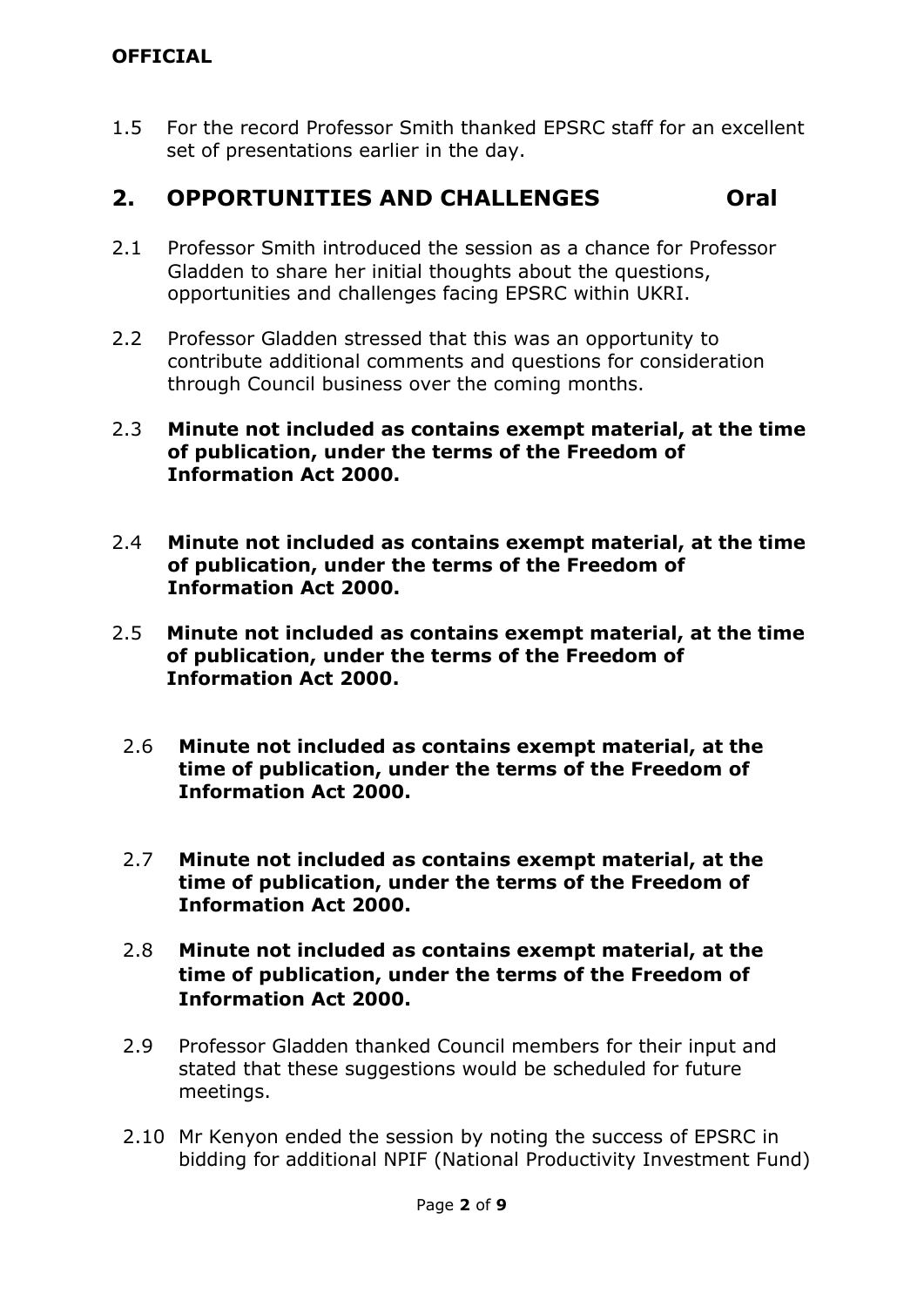money and commented that the role of UKRI Centre is to enable Councils not hinder them.

## **3. EXECUTIVE CHAIR OPENING REMARKS Oral**

- 3.1 Professor Gladden invited colleagues from the Executive to provide Council with an update on some key developments since the last meeting.
- 3.2 Dr Pandya began by updating Council on progress with the UKRI-led funds. He reported on the Strategic Priorities Fund (SPF) wave 1 proposals and recapped on the process for how these bids were developed. He highlighted the importance of working closely with other UKRI colleagues and external experts during the process. Dr Pandya noted that the process for wave 2 bids was expected to be similar to that for wave 1, but with a stronger emphasis on working more closely with OGDs during the development of the bids.
- 3.3 Dr Pandya reported that EPSRC was co-leading with Innovate UK on 10 (of 18) topic areas for wave 3 of the Industrial Strategy Challenge Fund (ISCF). He emphasised the importance of working with industrial partners in the development of the bids. Professor Rodden noted that the process has been resource-intensive and highlighted the commitment needed from EPSRC staff in order to deliver the bids in the timescale needed. **Minute not included as contains exempt material, at the time of publication, under the terms of the Freedom of Information Act 2000.**
- 3.4 Council requested a statement regarding the spread of activity in ISCF and SPF to aid their understanding of the breadth of disciplines associated with these bids.
- 3.5 Dr Bourne reported that the UKRI Strength in Places Fund had now been formally launched. The fund is intended to support innovationled regional growth, enhance local collaborations involving research and innovation, and provide a competitive fund for collaborative bids between research organisations and business. The fund has initially sought seed-corn funding expressions of interest to support the development of full bids from consortia. Although not leading the process, EPSRC has provided Peer Reviewer details for proposals.
- 3.6 Dr Wall updated Council on the additional NPIF Talent and Skills funding, recapping the status of the first and second waves of investments via EPSRC. On UKRI shared delivery, Dr Wall noted that the first round of Future Leaders Fellowships are currently being assessed and that this has placed an additional burden on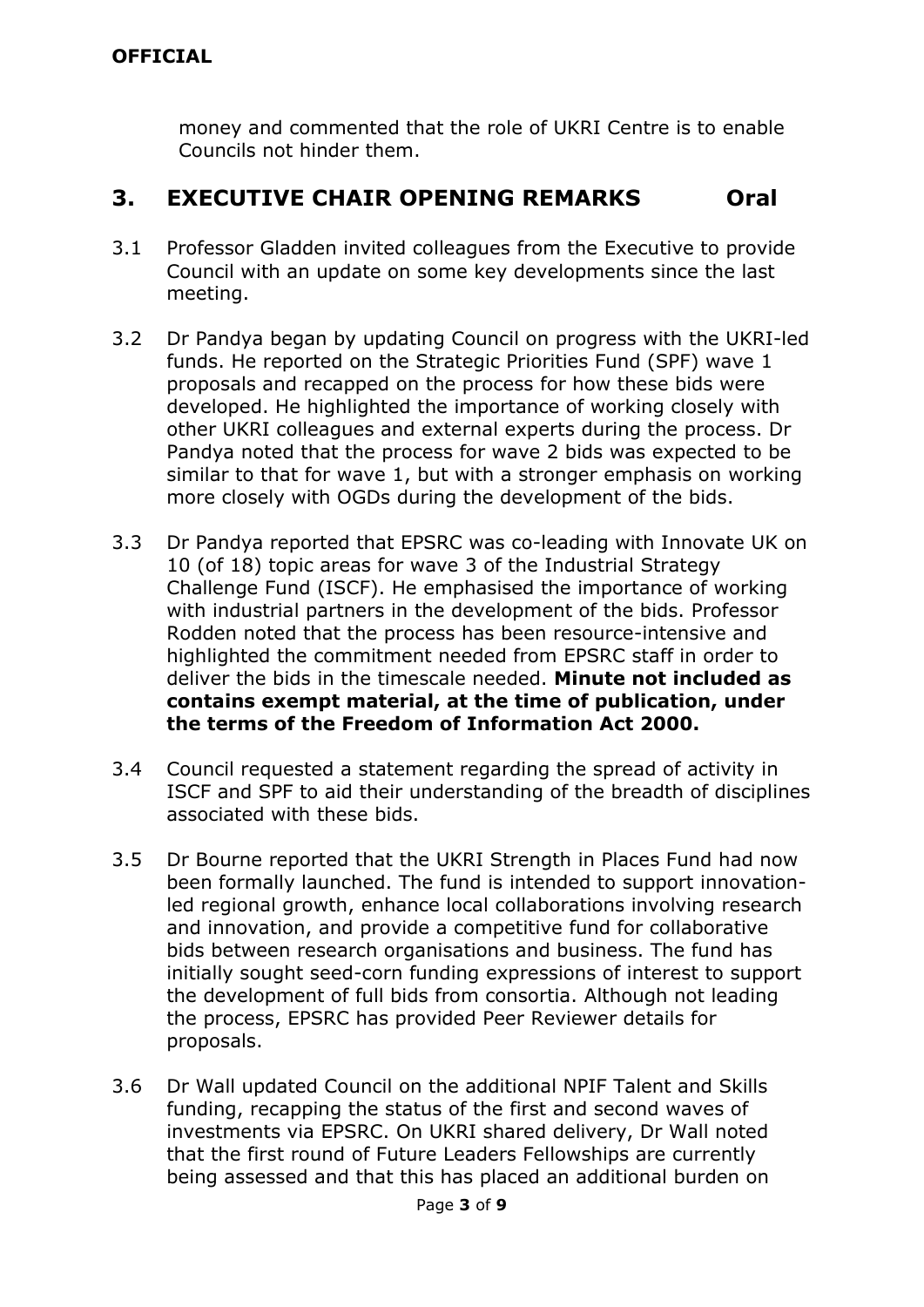EPSRC staff, since approximately a third of the applications fall within EPSRC's remit.

- 3.7 Dr Bourne provided an update on the work that had taken place to formulate EPSRC's contribution to the UKRI bid for the next Spending Review. **Minute not included as contains exempt material, at the time of publication, under the terms of the Freedom of Information Act 2000.**
- 3.8 Dr Bourne said that the timescales were such that it had not been possible to bring this to Council before the deadline. However, at this stage, the focus was on marshalling the overall strategic arguments that UKRI will use collectively and to help construct a vision towards the 2.4% of GDP target.
- 3.9 **Minute not included as contains exempt material, at the time of publication, under the terms of the Freedom of Information Act 2000.**
- 3.10 **Minute not included as contains exempt material, at the time of publication, under the terms of the Freedom of Information Act 2000.**
- 3.11 **Minute not included as contains exempt material, at the time of publication, under the terms of the Freedom of Information Act 2000.**
- 3.12 Ms Nicholson updated Council that the UKRI Investment Committee and the BEIS Commercial Assurance Team had approved the initiation of the formal procurement of the new ARCHER2 system. **Minute not included as contains exempt material, at the time of publication, under the terms of the Freedom of Information Act 2000.**
- 3.13 Professor Gladden reported that the SAN recruitment process had concluded. She said that there had been a very positive response to the call for applications resulting in 12 new appointments. These appointments have been endorsed by the EPSRC Appointments Assurance Committee (AAC). Professor Gladden noted that the All-SAN conference will take place on 06 November 2018 and encouraged Council members to attend.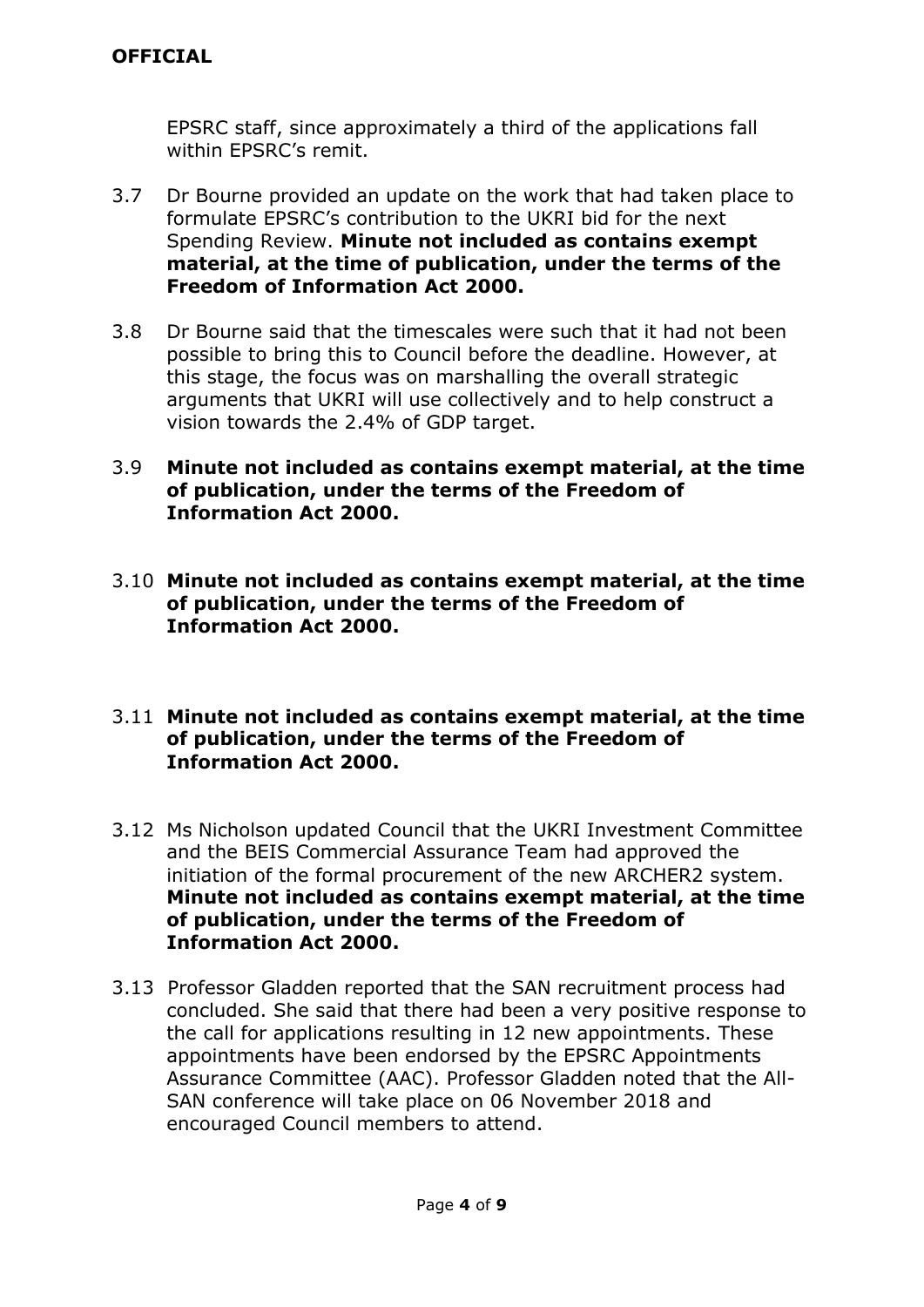### **OFFICIAL**

- 3.14 Professor Gladden reported that the 2018 SATs Conference took place on 18 and 19 September 2018 and focused on the Strategic Delivery Plan and Balancing Capability.
- 3.15 Professor Gladden informed Council that she now has responsibility to lead on improving the commercialisation aspects for UKRI, as well as taking on a role for engagement with the Ministry of Defence and the Department for Transport. Council welcomed this. Professor Gladden also informed Council that Patrick Vallance had confirmed that Executive Chairs would be able to attend regular CSA meetings.

# **4. DELIVERY PLAN PROGRESS REVIEW (EPSRC 16-18)**

- 4.1 Dr Bourne introduced this paper, which described progress with EPSRC's current Delivery Plan, two years after publication. Dr Bourne stated that he believed that steady progress was being made, but that there had been a reduced focus on some aspects as a result of the additional activity associated with NPIF.
- 4.2 Council members noted the highly credible progress made on the implementation of the Delivery Plan to date given all the additional activity. Members particularly highlighted the Prosperity Partnership call as being appreciated by both the academic and industrial communities and the Inclusion Matters programme as a new initiative.

# **5. STRATEGIC DELIVERY PLAN (EPSRC 17-18)**

- 5.1 Dr Bourne provided a high-level view of progress towards the EPSRC Strategic Delivery Plan and invited members to advise on the emerging narrative. He acknowledged the need for the document to be more assertive and pithier, and asked Council members to highlight the key elements they would like us to include.
- 5.2. Professor Smith invited those members involved with the working group (Ms Dean, Professor Wright and Dr Williams) for their comments. The recommendation was made to redraft and circulate the document to Council, following input received from the Key Partners' Event the previous day. Council agreed that the audience is critical and recommended that making the case to HMT for science and engineering should be the focus. Professors Whitley and Rosseinsky agreed to contribute to the redrafting process.
- 5.3 Council debated the current framing of the priorities, discussing the relative merits of being generic vs greater specificity in the headings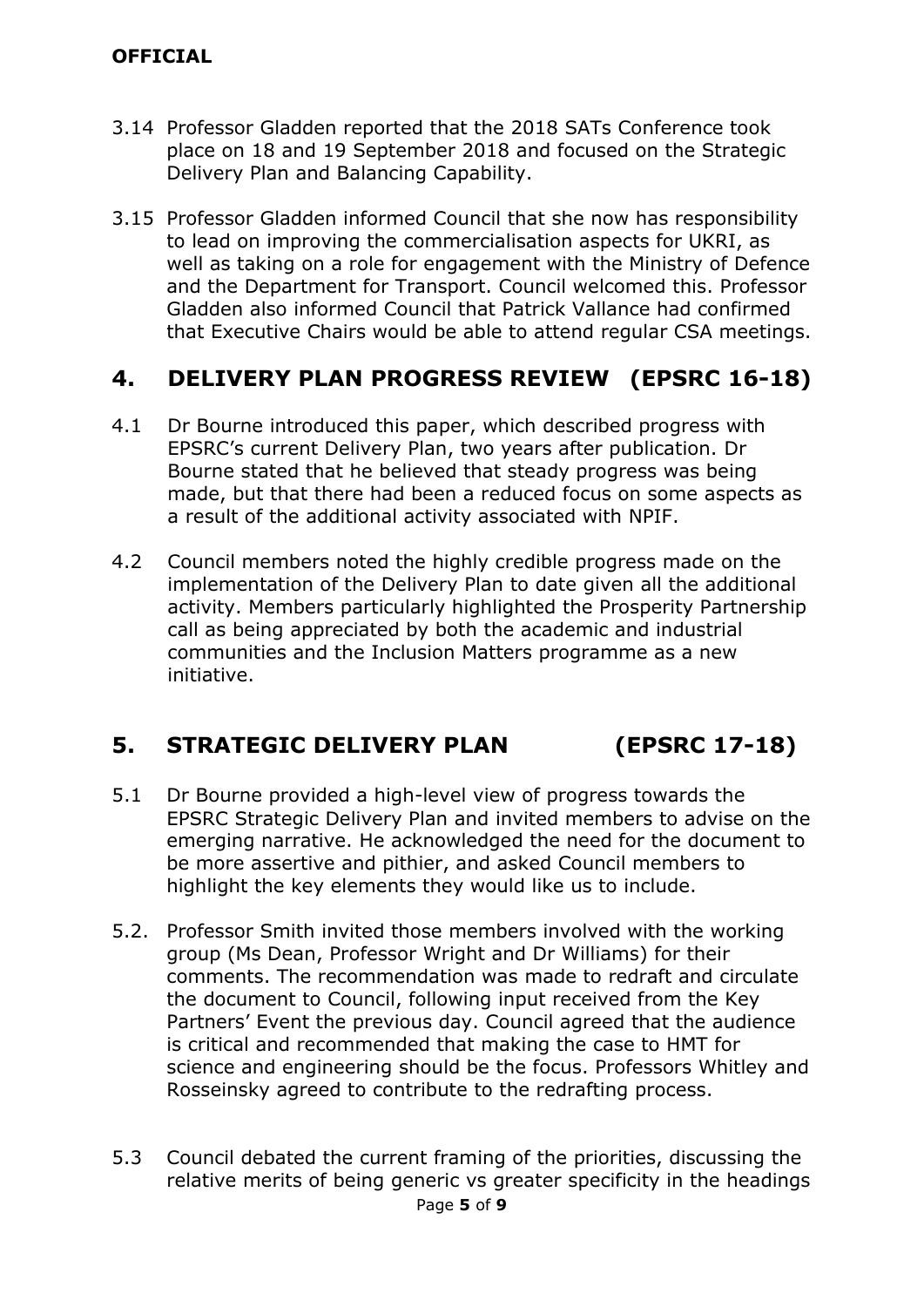used. Council recommended being specific, for example, using 'New ways of working with business' rather than 'Value through Partnerships'.

- 5.4 **Minute not included as contains exempt material, at the time of publication, under the terms of the Freedom of Information Act 2000.**
- 5.5 **Minute not included as contains exempt material, at the time of publication, under the terms of the Freedom of Information Act 2000.**

## **6. IMPLICATIONS OF THE EVOLVED FUNDING LANDSCAPE ON EPSRC'S PORTFOLIO & OPERATION (EPSRC 18-18)**

- 6.1 Dr Graves introduced a paper which provided an update on the progress made with a Council/SAN work-stream to investigate the implications of the current funding landscape on EPSRC and recommend options for future decision making. This had arisen from earlier discussions about the EPSRC success in attracting additional ring-fenced strategic funding and the potential longer-term impacts those investments have on EPSRC's already stretched core funding baseline. The work-stream will operate until December 2018 and will make recommendations to Council on three key issues:
	- i) Managing the financial implications of ring-fenced allocations including investments in Institutes beyond initial allocations;
	- ii) Developing and delivering EPSRC's vision for its portfolio within the current funding environment;
	- iii) Future approaches to responding to and maximising additional funding opportunities, whether fiscal events or UKRI funds for the benefit of the wider EPSRC portfolio.

#### 6.2 **Minute not included as contains exempt material, at the time of publication, under the terms of the Freedom of Information Act 2000.**

6.3 Dr Graves noted that the next step was for the work-stream to meet on 05 November 2018, prior to the all-SAN conference. The members of the work-stream will be asked to consider the implications beyond the current allocation and what the vision should be for our portfolio.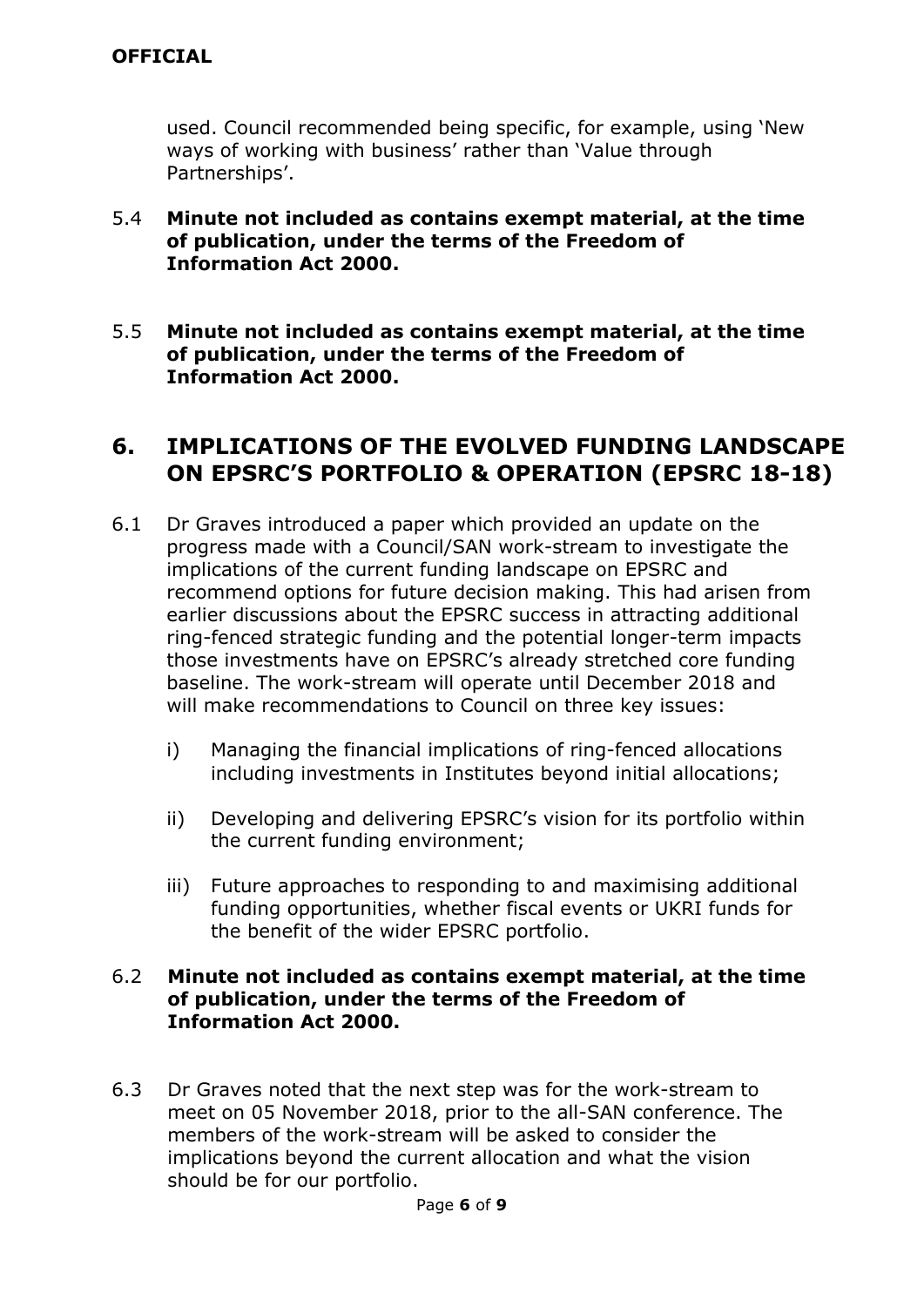6.4 Council noted the paper and endorsed progress with the Council/SAN work-stream.

# **7. BIG IDEAS UPDATE (EPSRC 19-18)**

7.1 Dr Graves provided an update on progress with the Big Ideas Initiative and the processes now associated with it. Dr Graves said that this was particularly timely in the context of the next spending review and the pace of developments associated with the UKRI led funds. She reminded Council of the features of a Big Idea and that the initiative had been set up to allow EPSRC to identify, prioritise and develop new Big Ideas in a robust way, allowing effort and resource to be focused on those ideas with the highest potential for success. Dr Graves also updated Council on the progress of ideas that had been submitted to date.

#### 7.2 **Minute not included as contains exempt material, at the time of publication, under the terms of the Freedom of Information Act 2000.**

7.3 Council noted the progress and current status of the Big Ideas Initiative.

# **8. UKRI TRANSFORMATION PROGRAMME UPDATE Oral**

- 8.1 Mr Ian Kenyon, UKRI Chief Finance Officer, provided Council with an update on progress with the UKRI transformation programme. He noted that UKRI was building on strong foundations but recognised that some things also needed to change. He outlined the three year programme comprising the target operating model, significant new research funding, the people strategy, and efficient and effective operations. He also noted the criticality of engagement with industry and commerce.
- 8.2 He went on to describe the challenge of designing the organisational model, and that Quartz Associates have been appointed to help UKRI diagnose what it is that we are trying to deliver and the benefits. They will propose different options of how we should be organised in November. The aim is for this to be implemented by March next year.
- 8.3 **Minute not included as contains exempt material, at the time of publication, under the terms of the Freedom of Information Act 2000.**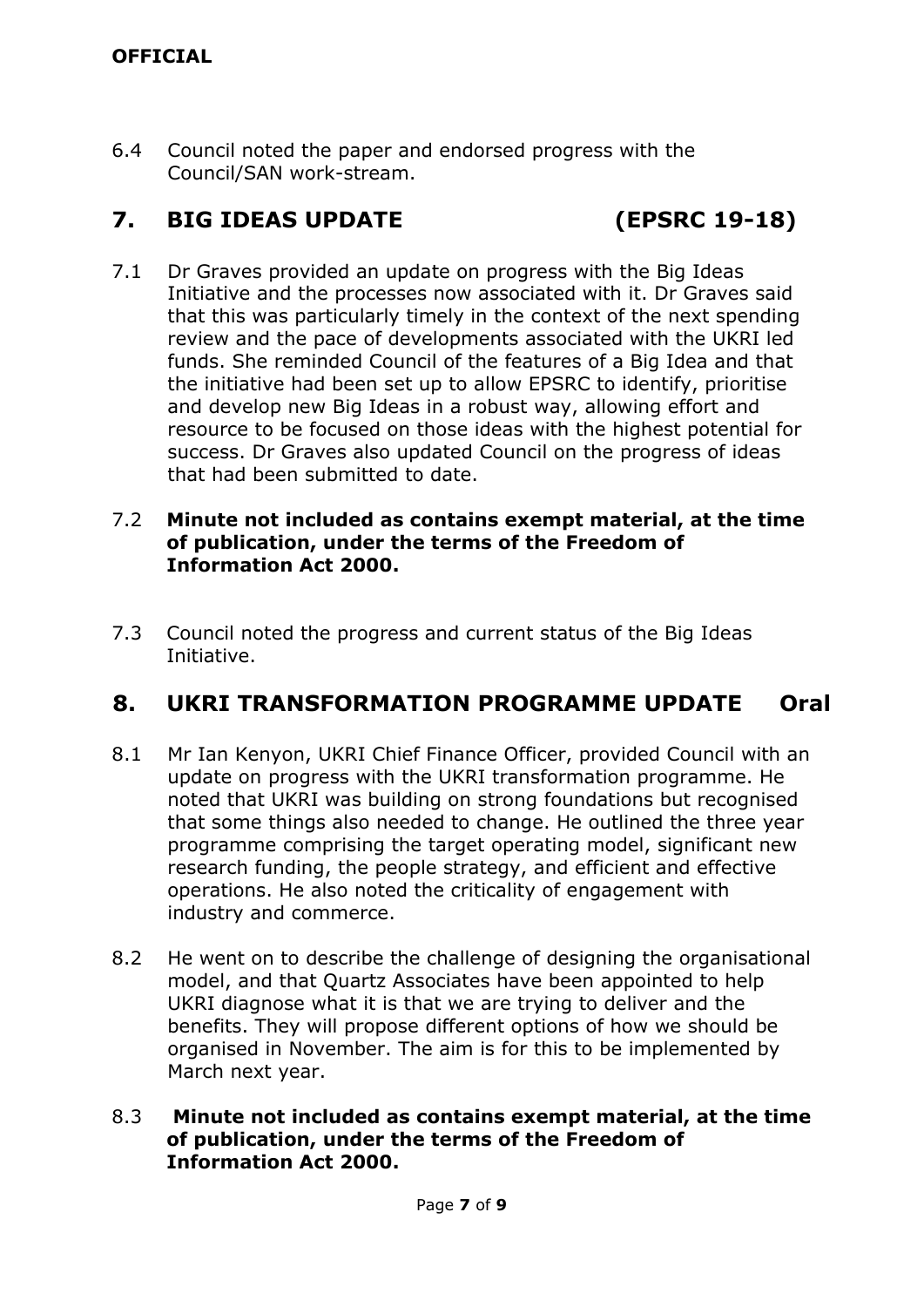8.4 Professor Smith thanked Mr Kenyon for the update.

## **9. DRAFT MINUTES OF THE MEETING ON 10 & 11 JULY 2018**

- 9.1 Council agreed the record of the last meeting.
- 9.2 Professor Smith informed Council that in future, review of the minutes and actions would be carried out at the start of the meeting.

# **10. ACTIONS AND MATTERS ARISING**

10.1 There were 8 actions from the last meeting. All the actions were complete, dealt with elsewhere on the meeting agenda, or ongoing to be revisited at a future meeting. In response to a previous action, Mr Kenyon listed the members of the investment committee and confirmed that this, together with the Terms of Reference, would be available on the website shortly.

## **11. EXECUTIVE REPORT (EPSRC 20-18)**

- 11.1 Professor Gladden said there was nothing further to report over and above the written report. She thanked both Council and the Executive.
- 11.2 Council **noted** the update.

## **12. ITEMS TO NOTE ONLY**

- 12.1 There was one information paper:
	- i) Balancing Capability Update EPSRC 21-18

## **13. ANY OTHER BUSINESS**

13.1 Andrew Bourne briefly alerted Council to the work underway in developing a UKRI infrastructure roadmap. This had been commissioned by BEIS. The final report is due in April 2019. He said that it was the intention to bring this back to Council in December for a fuller discussion. Council members wishing to provide advice on the roadmap, moving from interim to final report and how to ensure EPSRC interests, should contact Dr Goldberg.